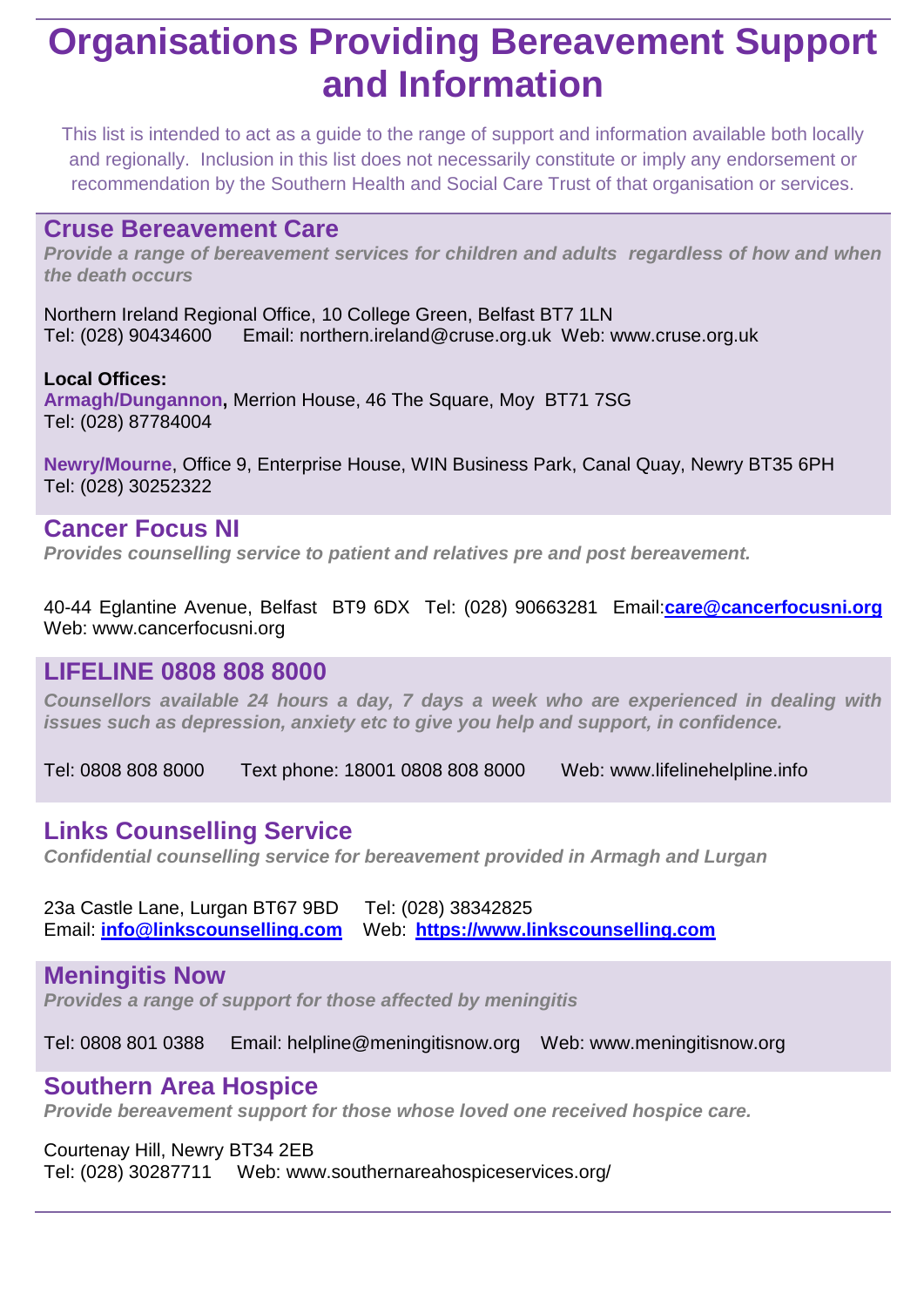### **STEP (South Tyrone Empowerment Programme)**

*STEP is a community development and training organisation. It offers migrant support including advice and guidance through face to face appointments with bi-lingual staff*

The Junction, 12 Beechvalley Way, Dungannon BT70 1BS Tel:(028) 87750211 Email: [info@stepni.org](mailto:info@stepni.org) Web: [www.stepni.org](http://www.stepni.org/)

### **The Samaritans**

*Provides confidential emotional support 24 hours per day. They are there for you if you are worried about something, feel upset or confused, or you just want to talk to someone.*

Craigavon: Tel: (028) 38333555 Newry: Tel: (028) 30266366 National Helpline Tel: 116123 Web: **[www.samaritans.org](http://www.samaritans.org/)**

# **Supporting Bereaved Parents:**

### **Anam Cara**

*An organisation that supports bereaved parents. Monthly meetings held in Armagh.*

Tel: 353 (0)1 4045378 / Northern Ireland Tel: (028) 95213120 Web: [www.anamcara.ie](http://www.anamcara.ie/) Email: [info@anamcara.ie](mailto:info@anamcara.ie)

## **Child Death Helpline**

**A Freephone service for all those affected by the death of a child**

Helpline: 0800 282986 / 0808 800 6019 Web: [www.childdeathhelpline.org.uk](http://www.childdeathhelpline.org.uk/)

### **Compassionate Friends NI**

*Support and friendship after the death of a child at any age:*

Local Helpline Tel (028) 87788016 National Helpline: 0345 1232304 Web: [www.tcf.org.uk](http://www.tcf.org.uk/)

## **Life After Loss**

*Provide support and information to anyone affected by the loss of a baby.*

Web: [www.lifeafterloss.org.uk](http://www.lifeafterloss.org.uk/)

### **The Lullaby Trust**

*Provides specialist support for bereaved families and anyone affected by sudden infant death*

Helpline: 0808 8026868 Email: [support@lullabytrust.org.uk](mailto:support@lullabytrust.org.uk) Web: [www.lullabytrust.org.uk](http://www.lullabytrust.org.uk/)

## **Miscarriage Association**

*Support and information for anyone affected by pregnancy loss*

17 Wentworth Terrace, Wakefield WF1 3QW Tel: 01924200799 Email: [info@miscarriageassociation.org.uk](mailto:info@miscarriageassociation.org.uk) Web: [www.miscarriageassociation.org.uk](http://www.miscarriageassociation.org.uk/)

## **SANDS (Stillbirth and Neonatal Death Charity)**

*Supporting anyone affected by the death of a baby and promoting research to reduce the loss of babies' lives. Support Group meetings held across NI.*

SANDS Regional Office: Magharee House, 82 Thomas Street, Portadown BT62 3NU Tel: (028) 38392509 NI Helpline 07740993450 Web: **<https://northernireland.sands.org.uk/>**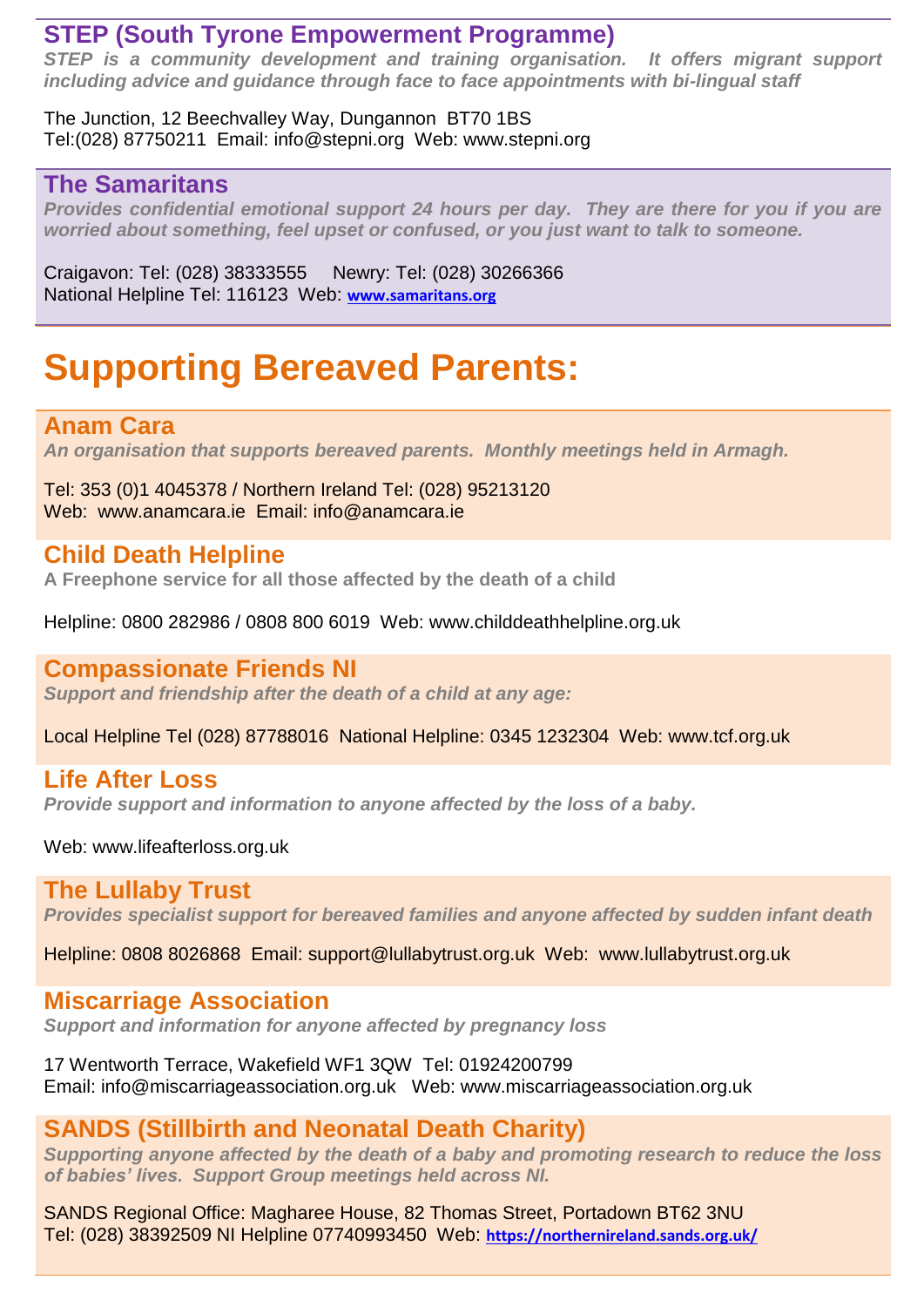# **Supporting Children:**

### **Barnardos Child Bereavement Support Service**

*Provides advice and support to adult children, young people, their families and carers who have been bereaved*

Advice Line: (028) 90668333 Web: [www.barnardos.org.uk/childbereavementservice](http://www.barnardos.org.uk/childbereavementservice)

#### **Barnardos Nova**

*Nova is a Barnardos NI trauma support service providing therapeutic support for children and families affected by psychological trauma*

Tel: (028) 40628758 Email: [ni.nova@barnardos.org.uk](mailto:ni.nova@barnardos.org.uk) Web: [www.barnardos.org.uk/nova](http://www.barnardos.org.uk/nova)

### **Childhood Bereavement UK**

*Supports families and educates professionals when a baby or child is dying or when a child is facing bereavement* 

Helpline: 0800 02 888 40 Web: [www.childhoodbereavementnetwork.org.uk](http://www.childhoodbereavementnetwork.org.uk/)

### **Winston's Wish**

*Childhood bereavement charity offering practical support and guidance for bereaved children, their families and professionals*

Helpline 0845 2030405 Email: [info@winstonswish.org.uk](mailto:info@winstonswish.org.uk) Web: [www.winstonswish.org.uk](http://www.winstonswish.org.uk/)

# **Supporting People bereaved through suicide:**

## **Southern Trust Protect Life Co-ordinator**

*Support for families bereaved through suicide* 

Tel: (028) 37564461 Mobile: 07825 627133

## **The Niamh Louise Foundation**

*Provides peer support for people bereaved through suicide.*

32 Coalisland Road, Killybrackey, Dungannon, Co. Tyrone BT71 6LA Tel: (028) 8775 3327 Email: **[info@niamhlouisefoundation.com](mailto:info@niamhlouisefoundation.com)** Web: [www.niamhlouisefoundation.com](http://www.niamhlouisefoundation.com/)

### **PIPS Hope and Support**

*Provides bereavement support services in the Southern Trust area.*

**Newry:** 50 Mill Street, Newry BT34 1AG Tel: (028) 30266195

**Lurgan:** Flat 17, Mount Zion House, Edward Street, Lurgan, BT66 6DB Tel: (028) 3831 0151

Email: [info@pipshopeandsupport.org](mailto:info@pipshopeandsupport.org) Web: [www.pipshopeandsupport.org](http://www.pipshopeandsupport.org/)